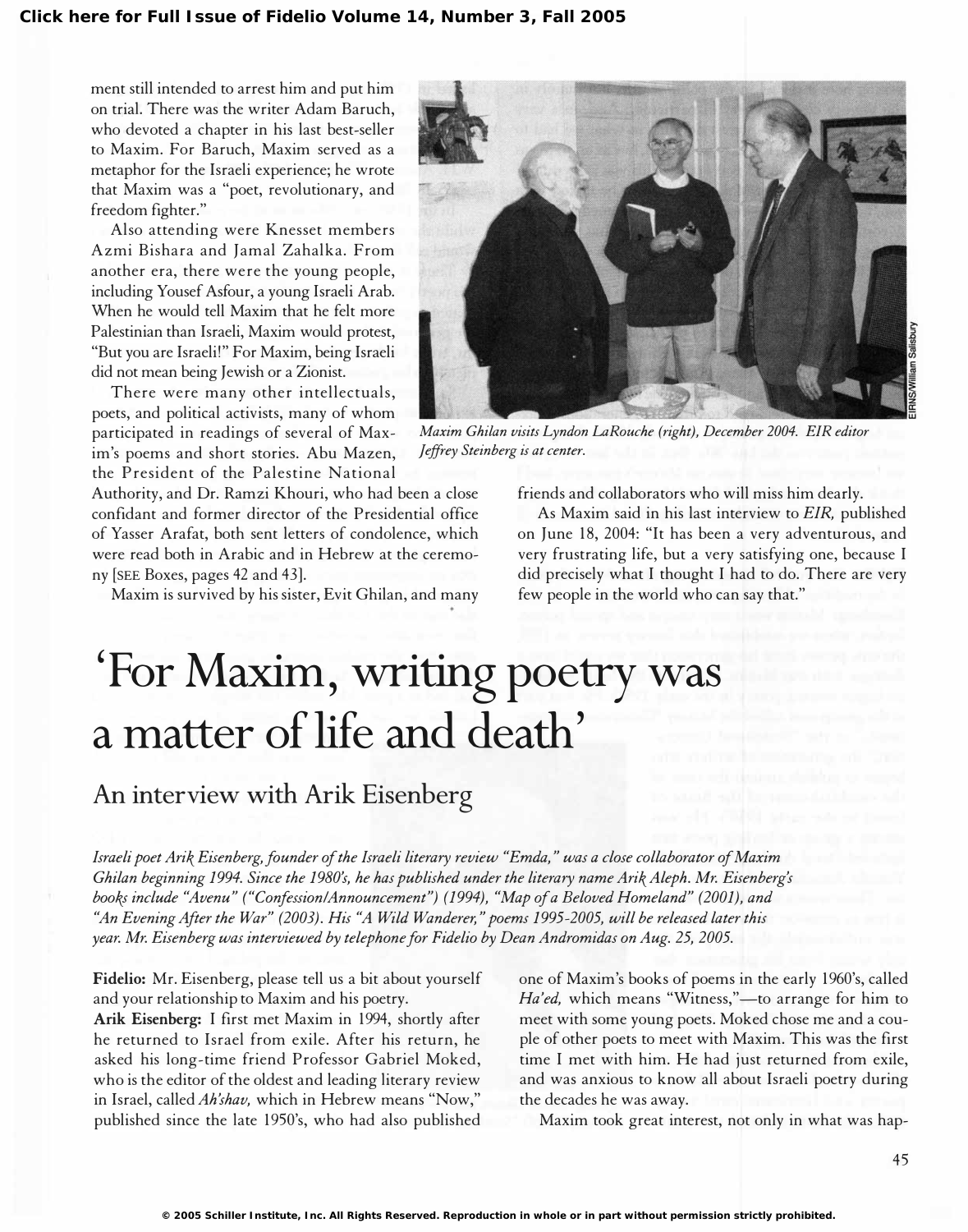pening here in Israel in the political side, but mainly in the literary circles, poetry in particular. And, in a very short while, he took interest not only in what we had to tell him about Israeli poetry nowadays, but in us, in me as a person, and in what I was doing. This was something I found very unique in Maxim, that when he talked with you, he seemed quite-no, not quite, he seemed complete- $$ doing, and how you could improve and fulfill yourself.

In 1995, a few friends of mine and I established a new literary review in Israel, called Emda, which is still publishing today. "Emda" in Hebrew means "position" or "standing," and we invited Maxim to participate in this literary review. Shortly thereafter, Maxim himself established a political review, called Mitan. And this review of his, Mitan, had a literary section, and he invited me to participate in it.

Of course, we belonged to different generations: Maxim began to publish poetry in the early 1950's, I began to publish poetry in the late '80's. But, in the last few years we became very close. It was on Maxim's initiative, and I think that he found, and I found the same, affinities and similarities in our attitude towards political issues, as well as poetical ones.

Fidelio: Can you tell us something about Maxim's place in the tradition of Israeli poetry and literature?

Eisenberg: Maxim was a very unique and special person. In fact, when we established this literary review in 1995, the only person from his generation that we could have a dialogue with was Maxim. I'll refer to this later, but Maxim began writing poetry in the early 1950's. He was part of the group now called the literary "Generation of State-

hood," or the "Statehood Generation," the generation of writers who began to publish around the time of the establishment of the State of Israel in the early 1950's. He was among a group of leading poets that included David Avidan, Natan Zach, Yahuda Amichai, and Maxim Ghi-Ian. There were a few others, but this is just to mention the very best. He was, unfortunately, the only poet, the only writer from his generation that we, the new generation, could communicate with and have a dialogue with so easily and fluently. This had to do with his personality.

Now, the Statehood Generation set the standard for modern Hebrew poetry and literature until today. Before the State of Israel was established in 1948, poetry was mainly influenced by Russian, and a little bit by French poetry. Now, Maxim and his generation were mainly influenced in the 1950's and 1960's by Anglo-Saxon poetry, American and English poets like W.H. Auden or T.S. Eliot. And a little by German poetry, especially Brecht.

In the 1930's and '40's, most of the poets wrote in verse, while the new poets from the '50's on wrote in what I would call free style.

There is another interesting point to make here: That the poetry before Israel was born in 1948, was more committed to political issues, especially the Zionist issue, than the generation that followed from Maxim onward. Maxim, from his beginning as a poet, was committed completely to his political beliefs.

So, Maxim's place in the tradition of Israeli poetry is of extreme importance. As I said before, he was one of those poets who set the standard of modern Israeli poetry and literature. Unfortunately-and maybe this was one of the reasons he was so beloved by young poets like me-he never belonged to any establishment in Israel, and he paid a price for this. The fact that he did not belong to any university, to any literary establishment, meant that he was later neglected. Although there is a consensus that Maxim was an important poet, a true poet, an original poet, he remained largely neglected as a poet in Israel. This was also due to the fact that for many years he was not here. But even after his return, he refused to participate or to gain from the establishment, to gain from the wealth of the establishment. And that shows his credibility as a person and as a poet. He couldn't be bought in any way. And I think we can say he was neglected as a poet and, of

> course, he was quite hurt by this in the last years, that he was still neglected, even after his return to Israel.

> Part of it was due to his political activities. Maxim was acting in defiance when he was talking to PLO representatives in the 1970's. It was something that in Israel he could be thrown into jail for-unlike nowadays, when we are talking with everyone. So, he wasn't fully appreciated for his political innovations, initiatives, and he wasn't fully appreciated as a poet. This was mainly due to the fact that he could not be bought; he just refused to take any part in the Israeli Zionist establishment, even after his return to the homeland. So he was unfortunately neglected, although accepted as one of the



A young Maxim Ghilan, poet and political activist of Israel's "Statehood Generation."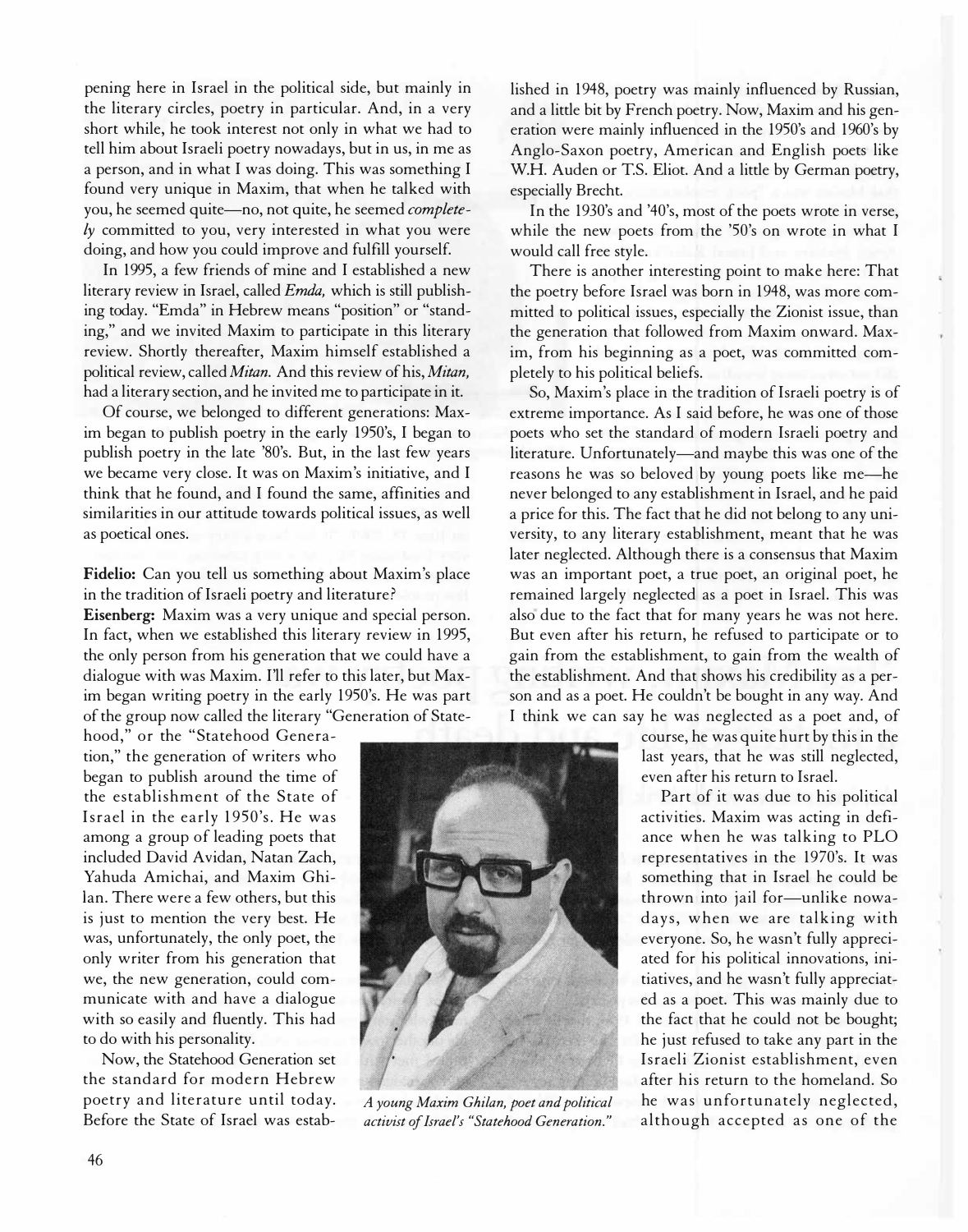important and original poets.

I can give you one little example. The leading Israeli left-wing newspaper is called Ha'aretz. It is a very good newspaper (I read it every day), and Maxim, not long after his return to Israel, decided to write an article, or a letter to the editor, which he wanted Ha'aretz to publish. And Ha'aretz, although a left-wing newspaper, refused to publish Maxim's letter or article. And I think it says a lot about Ha'aretz-because Maxim's activities, as well as some of his poetry, called for *action*.

Most of the people who read Ha'aretz in Israel are, of course, linked to universities, to economics, to political circles, these are the kind of people who read and publish in Ha'aretz. But what Ha'aretz does, in fact, is to say to the one who reads it, "Oh, I see these are horrible things that are happening in the occupied territories," for example, and then the reader goes on with his life. Now Maxim, in his poetry, especially in his poetry, but as well in his political activities, called for action. Someone who reads Maxim's political poetry very carefully-well, when I read Maxim's political poetry, it makes me uneasy. I just can't continue with ordinary life. But when you read Ha'aretz, you say "Oh, it is so terrible what is happening, but it's okay, I am part of the group that thinks that, yes, it is terrible, so we can go on living."

The point I want to make is, when Maxim's letter was refused by Ha'aretz, this was the same pattern which applied to his poetry. When one reads Maxim's political poetry, and not just his political poetry, something bothers you; you cannot just go on living the way you live in Israel, reading Maxim's poetry. One of his lines in his last book says, he would like that sex, not the death of sons, will rule this land. Sex, not the death of sons, will rule this land. Now, this is something that is not acceptable even in Ha'aretz.

Maxim was most original as a poet, in the way he could combine and mingle the public and private domains. What distinguished Maxim from any other poet of his generation is, that his poetry derives from his love, his passion, his desire for the land, for the country. His love of the land, of the country, was the main factor. Even though he was in exile for so many years, he still continued to write in Hebrew, and it was this love, this passion for the country and the land, which made him such a credible critic of Israeli society and Israeli politics. Because, for Maxim, writing poetry was not just an arena for producing aesthetics, or ethical views, or even ideological views. For Maxim, writing poetry was a question of life and death, that I know for sure. And he was most original in his ability, as I said before, to combine the private and public domain, and when you read his erotic or his last poems, you find that he uses a masculine terminology, and while writing political poems, he uses a lot of compassion and tenderness.

Fidelio: What do you see as the relationship between Maxim's political development and activity, and his poetry? For instance, how did his own movement from the Nationalist camp to the peace camp affect his poetry?

Eisenberg: You know that before Israel was established in 1948, Maxim was part of a terrorist group, one of the extremist groups, the Stern Gang. Now, what I can see in it was, that Maxim was always a freedom fighter. In his views he was always extremist, and he always fought, first of all, for the underprivileged. Before the Israeli state was born, the Jews in Israel were the most underprivileged, so he fought for them the hardest way he could. After the state was born, Jews in Israel, especially after '67, were no longer the most underprivileged. The Arabs became the victims, so he not only identified with the victims, but he fought for their freedom and their equality. So, we can draw a straight line from his activity before the State of Israel was born as a member of the Stern Gang, until he became a member of the peace camp. He was first of all a freedom fighter, a fighter for freedom.

By the way, we must say that, nowadays, political issues are not very much reflected in Israeli poetry and literature, and of course this was one of the reasons why Maxim was a little bit neglected. Although there are a few professional poets who write what you would call political poetry, Maxim, in his political poetry, differed from any other political poet I know in Israel, in the way he gave a new dimension to his political poetry. This dimension, I mean a mythical dimension, a timeless dimension, he gave his political poetry-a visionary dimension, which is lacking in all other political poetry that is written in Israel today.

You know, in Israel today a lot of people, even some of my friends, are seeking passports from foreign countries, mainly the European Community passport, or a Canadian passport, or an Australian passport. But Maxim did just the opposite. While others seek a foreign passport, he sought the passport of the State of Israel. And, while in exile for so many years, he insisted on writing in Hebrew, and the return to his homeland meant a lot to him. This goes to the credibility of his poetry and his writings in general. By the way, if I had to define his poetry, although it contains a lot of love of his country, at the same time, he *despised* it. He said, this is his homeland, Israel, but he refers to Israel also as an enemy state, an enemy land of his. This dual attitude is found in many of his poems: That he is both in love with Israel, the state and the land, and at the same time, he despised the politics, he despised the establishment.